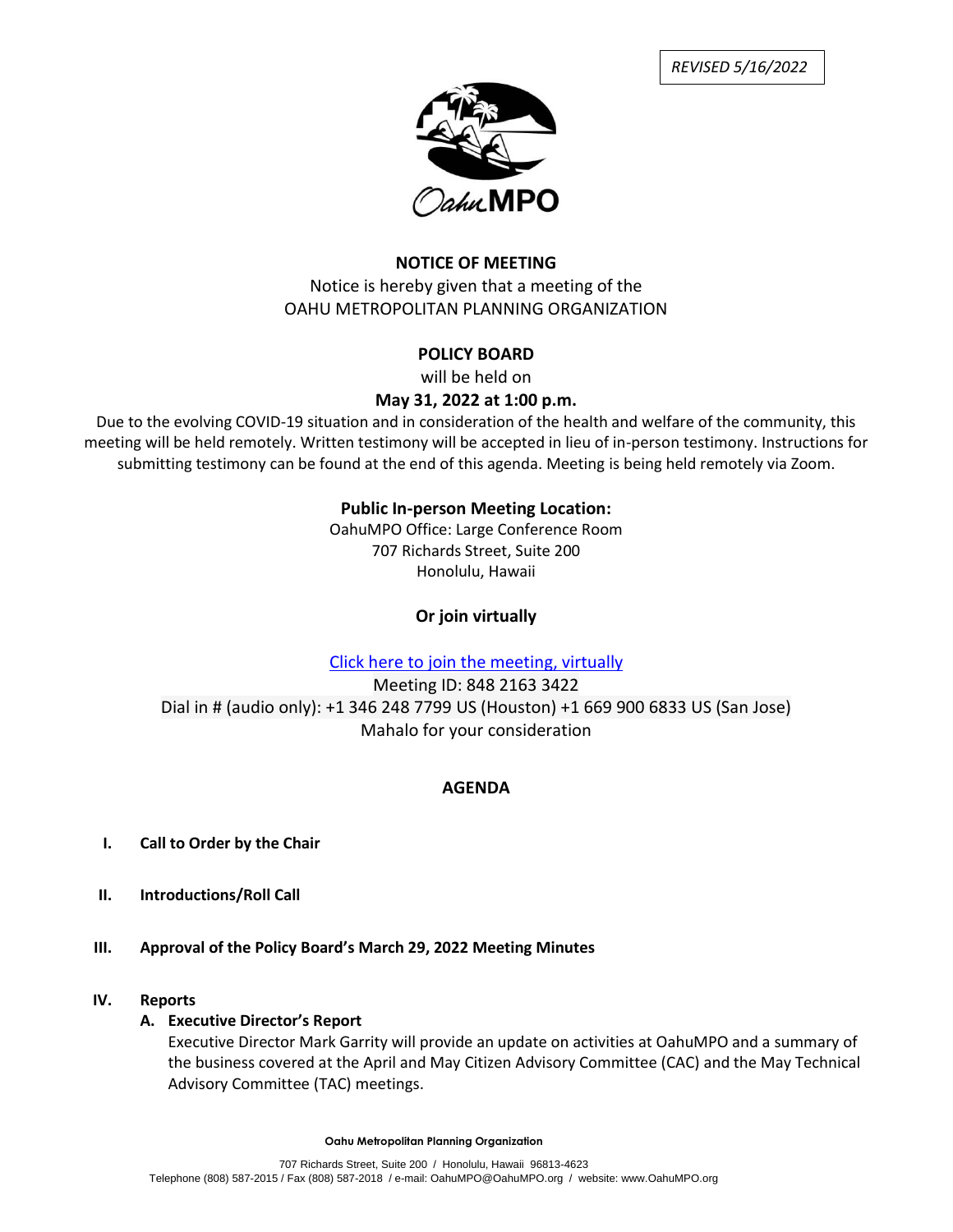### **B. Technical Advisory Committee (TAC)** Report from TAC Chair

- **C. Citizen Advisory Committee (CAC)** Report from CAC Chair
- **V. Old Business None**

### **VI. New Business**

### **A. Overall Work Program (OWP) FY 2023 Final Draft**

OahuMPO's Planning Program Manager Nicki Smith will present the draft of the Overall Work Program (OWP) FY2023 to the Policy Board for review and approval. The OWP FY 2023 was distributed for intergovernmental and public review between March 18, 2022 through April 18, 2022.

*Requested Action: Policy Board endorsement of the Overall Work Program FY2023 final draft as presented.*

**B. Mid-Range Transportation Plan Presentation by Hawaii Department of Transportation's Highways**

Patrick Tom, Rachel Roper, and Richard Wollenbecker from the Hawaii Department of Transportation's, Highways Division, Planning Branch will present on two newly developed tools to help enhance the Statewide Transportation Planning Process. The Mid-Range Transportation Plan is an internal prioritization tool that will help better connect long range planning with short range planning and budgeting. The e-Statewide Transportation Improvement Program (eSTIP) database will help improve the efficiencies of the existing STIP.

### **C. 2022 HART Recovery Plan Update**

HART Director and CEO Lori Kahikina P.E. will provide a presentation on HART's 2022 Recovery Plan submission to the Federal Transit Administration as well as the latest Project updates.

### **VII. Invitation to interested members of the public to be heard on matters not included on the agenda**

- **VIII. Announcements**
- **IX. Adjournment**

**PUBLIC TESTIMONY** will be accepted on any Policy Board agenda item. Testimony may be oral or written. Written testimony is strongly encouraged as the primary means of submitting testimony.

#### **Oral Testimony**

Oral testimony will be accepted at the meeting. Anyone wishing to testify orally is encouraged to please sign up in advance by emailing [oahumpo@oahumpo.org.](mailto:oahumpo@oahumpo.org) You many also advise us at the meeting if you would like to testify orally. To allow for accommodate all possible testifiers, oral testimony will be limited to 2 minutes. Please note that you may submit written testimony. See below.